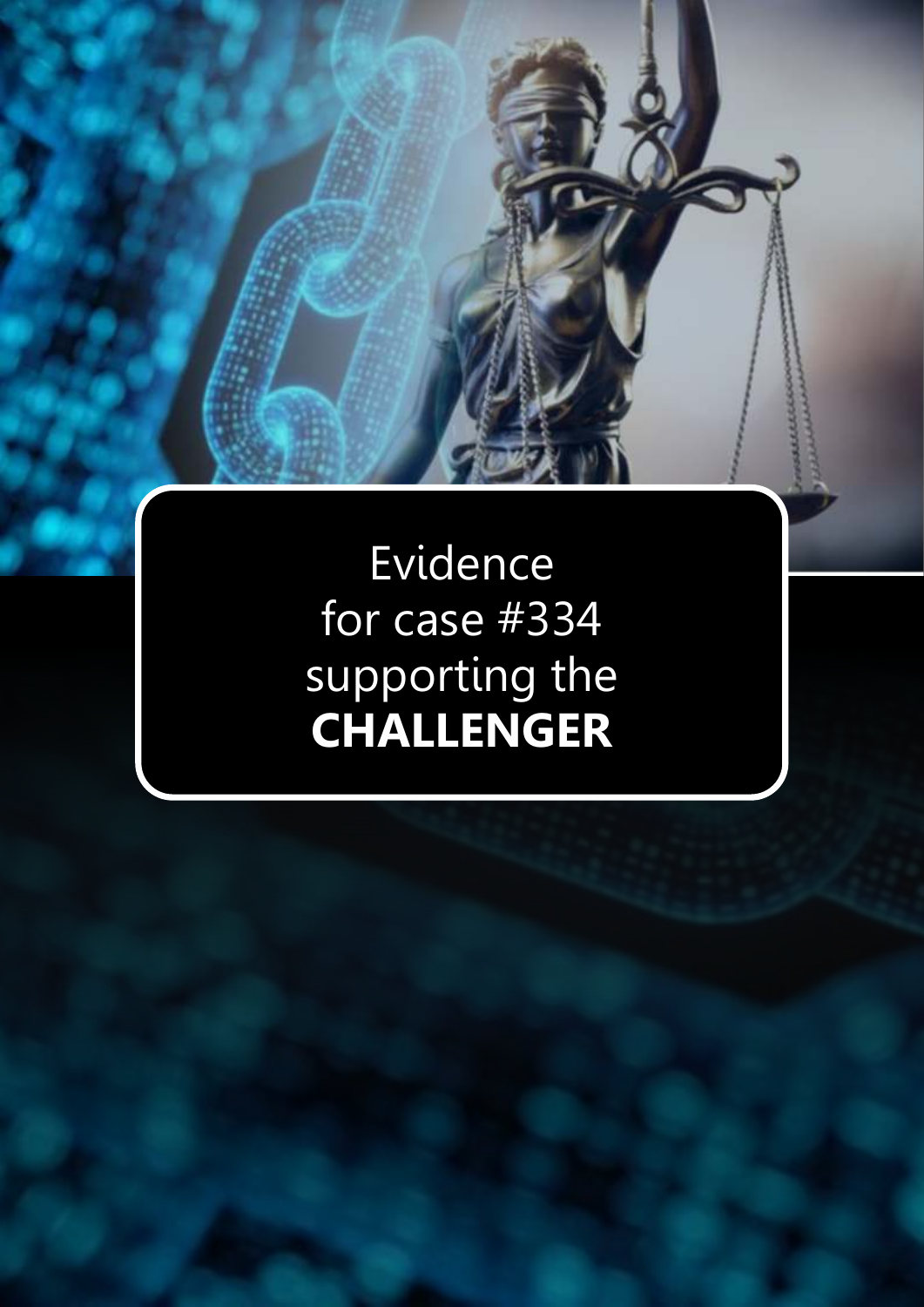The # 334 case, which is a simple case to solve, is being appealed repeatedly by the submitter, for the simple fact that he or she is not accepting the mistake made and we are going to prove it again in this file.

## **Dear members of the jury:**

This case is very simple. The Kleros Storytelling - Standard Impact it's a list of ítems (stories, memes, gifs, etc) to promote the Kleros projects, dApps, etc. The conditions to create an item in this curated list is to provide a link of the content related to the submission. In this case, there is no link, either an author or a tittle. The main topic of this curated list it's about a content spreading the word of Kleros and we can't evaluate the submission because has no content (no link).

The submitter made a mistake, it's clear, all of us can make mistakes, but we, as community members, has to stay curated this list with items that met the listing policies. The evidence section, where the submitter has provided a link, it's not part of the curated list, it's part of the evidence section in the court to SUPPORT the item if it's challenged. After the submitter made the mistake, instead of resubmit the item to the list as he/she should do providing a link, author and tittle, choose to add a link in the evidence section, but that is not the correct thing to do according to the spirit and policies of this list.

If you, as jurors approve this item staying away of all the evidence presented to reject this item, will approve an empty item to this curated list, and that to me that s not a curated list. Take a look how will the list will be shown If it's approved: